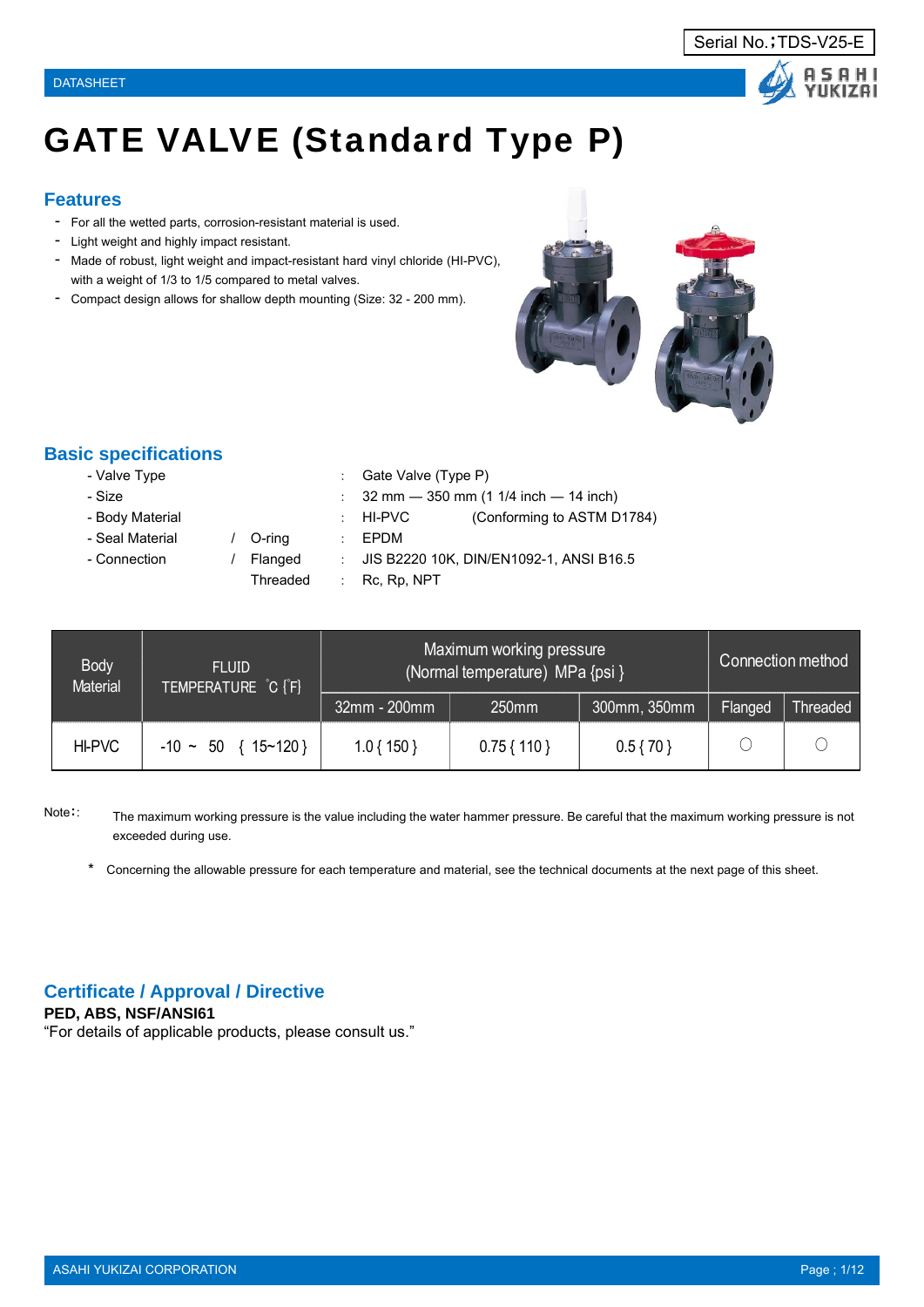



# **Working pressure vs. Temperature**

Note:

Make sure that the temperature and pressure are within the working range during operation. (If the tolerance range is exceeded during use, the valve may be damaged.)

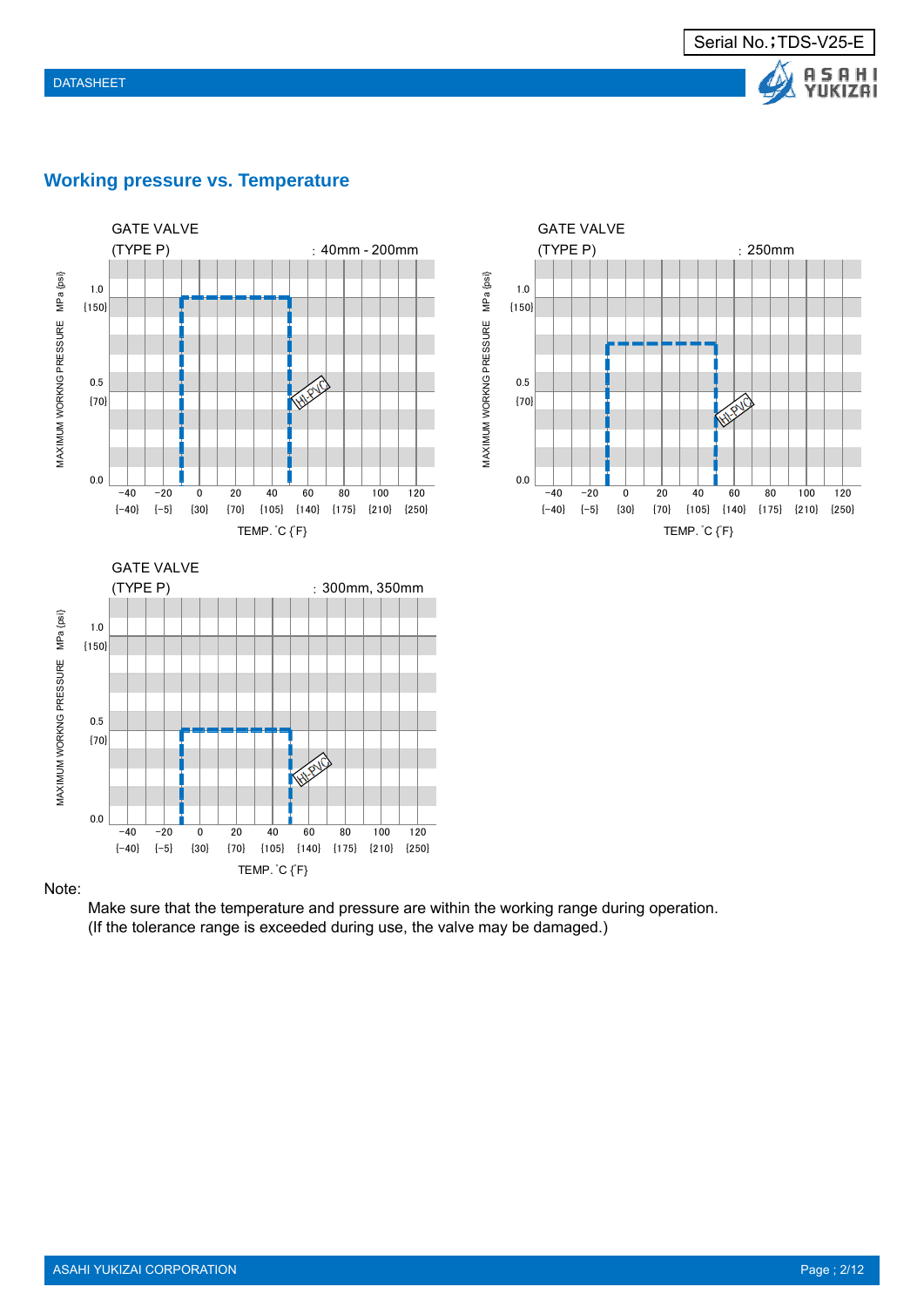

# **Product dimension**

# **CAP TYPE**

32 mm (1 1/4") – 150 mm (6")

### **FLANGED**



125mm (5"), 150mm (6")



### **THREADED**



 $200$  mm  $(8") - 350$  mm  $(14")$ 

### **FLANGED**



Detail of inserted metal of body



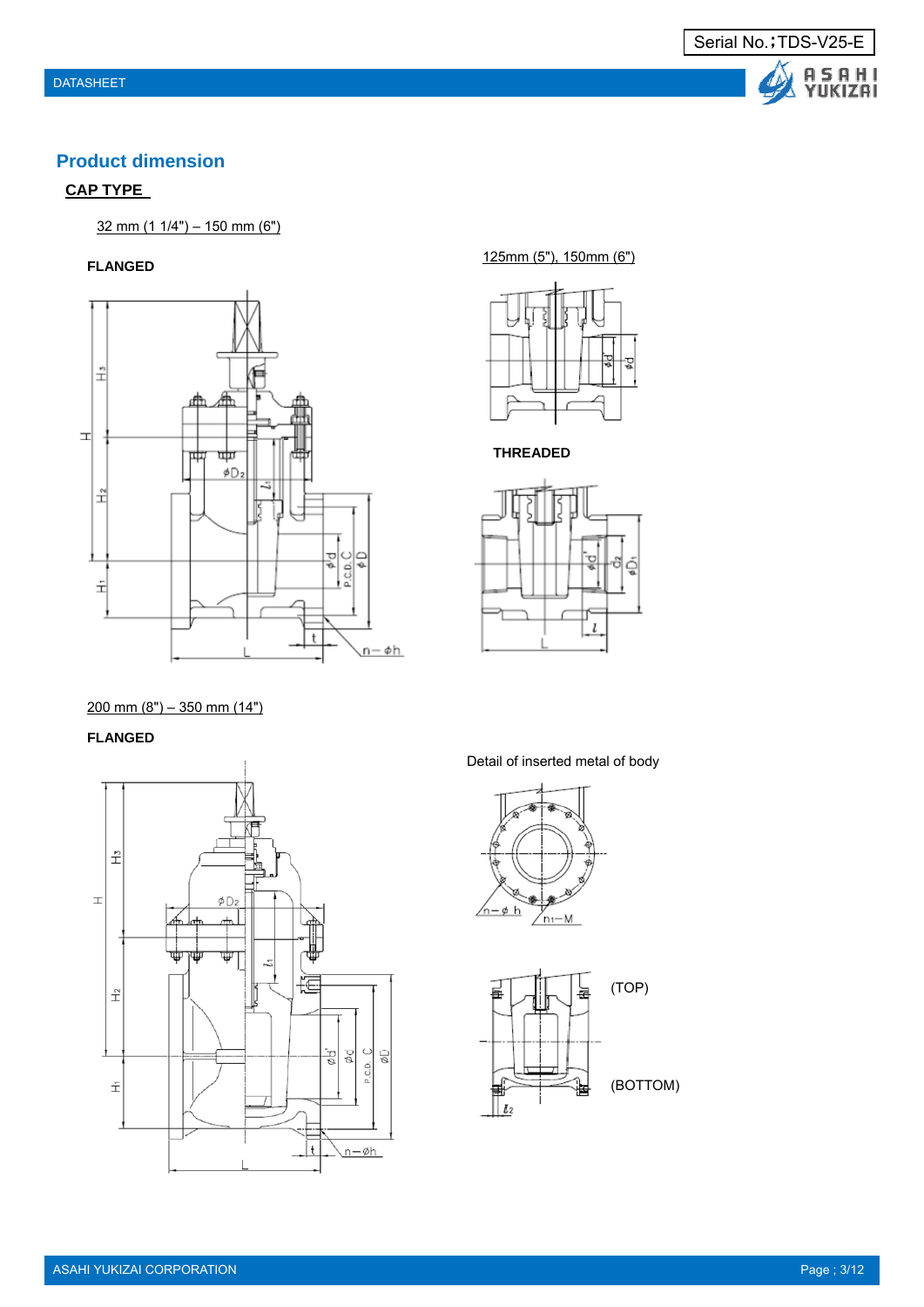



|     |                            |     |                          |                |           |     |       |                |       |     |       |     |     |    |                |                          |                          | <b>JIS</b> |    |       |                          |                          |     |
|-----|----------------------------|-----|--------------------------|----------------|-----------|-----|-------|----------------|-------|-----|-------|-----|-----|----|----------------|--------------------------|--------------------------|------------|----|-------|--------------------------|--------------------------|-----|
|     |                            |     |                          |                |           |     |       |                |       |     |       |     |     |    | <b>FLANGED</b> |                          |                          |            |    |       | <b>THREADED</b>          |                          |     |
|     | <b>JIS, DIN (Unit: mm)</b> |     |                          |                |           |     |       |                |       | mm  | inch  |     |     |    |                | <b>JIS 10K</b>           |                          |            |    |       |                          |                          |     |
| mm  | inch                       | d   | ď                        | D <sub>2</sub> | $\iota_1$ | Н   | $H_1$ | H <sub>2</sub> | $H_3$ |     |       | D   | C   | n  | h              | n <sub>1</sub>           | M                        |            |    | $D_1$ | d <sub>2</sub>           |                          |     |
| 32  | 11/4                       | 40  | 30                       | 120            | 49        | 268 | 50    | 107            | 161   | 32  | 1 1/4 | 135 | 100 | 4  | 19             |                          | $\overline{\phantom{a}}$ | 165        | 22 | 90    | Rc1 1/4                  | 22                       | 115 |
| 40  | 11/2                       | 40  | 40                       | 120            | 49        | 268 | 50    | 107            | 161   | 40  | 11/2  | 140 | 105 | 4  | 19             | $\overline{\phantom{a}}$ | $\overline{\phantom{a}}$ | 165        | 22 | 90    | Rc1 1/2                  | 25                       | 115 |
| 50  |                            | 50  | 50                       | 130            | 60        | 299 | 58    | 134            | 165   | 50  | 2     | 155 | 120 | 4  | 19             |                          | $\overline{\phantom{a}}$ | 180        | 23 | 102   | Rc <sub>2</sub>          | 28                       | 130 |
| 65  | 21/2                       | 65  | $\overline{a}$           | 155            | 75        | 321 | 68    | 152            | 169   | 65  | 21/2  | 175 | 140 | 4  | 19             | $\overline{\phantom{a}}$ | $\overline{\phantom{a}}$ | 190        | 24 |       | ۰                        | ٠                        |     |
| 80  | 3                          | 75  | $\overline{a}$           | 170            | 85        | 357 | 77    | 170            | 187   | 80  | 3     | 185 | 150 | 8  | 19             |                          | $\overline{\phantom{a}}$ | 200        | 25 |       | $\overline{\phantom{a}}$ | $\overline{\phantom{a}}$ |     |
| 100 | 4                          | 100 | $\overline{\phantom{a}}$ | 195            | 110       | 396 | 89    | 207            | 189   | 100 | 4     | 210 | 175 | 8  | 19             |                          | ٠                        | 230        | 27 |       | $\overline{\phantom{a}}$ | $\overline{\phantom{a}}$ |     |
| 125 | 5.                         | 125 | 110                      | 235            | 117       | 427 | 89    | 227            | 200   | 125 | 5     | 250 | 210 | 8  | 23             | $\overline{\phantom{a}}$ | $\overline{\phantom{a}}$ | 260        | 27 |       | ۰                        | $\overline{\phantom{0}}$ |     |
| 150 | 6                          | 150 | 130                      | 270            | 138       | 466 | 102   | 263            | 203   | 150 | 6     | 280 | 240 | 8  | 23             |                          | ٠                        | 270        | 28 |       | $\overline{\phantom{a}}$ | $\overline{\phantom{a}}$ |     |
| 200 | 8                          | 196 | 168                      | 310            | 180       | 555 | 143   | 240            | 315   | 200 | 8     | 330 | 290 | 10 | 23             | 2                        | M20                      | 290        | 28 |       | ۰                        | -                        |     |
| 250 | 10                         | 247 | 210                      | 360            | 226       | 675 | 175   | 270            | 405   | 250 | 10    | 400 | 355 | 12 | 25             |                          | $\overline{\phantom{a}}$ | 380        | 30 |       | ۰                        | $\blacksquare$           |     |
| 300 | 12                         | 298 | 255                      | 410            | 273       | 772 | 195   | 320            | 452   | 300 | 12    | 445 | 400 | 14 | 25             | $\overline{2}$           | M22                      | 400        | 31 |       | $\overline{\phantom{a}}$ | $\overline{\phantom{a}}$ |     |
| 350 | 14                         | 348 | 297                      | 440            | 319       | 872 | 230   | 310            | 565   | 350 | 14    | 490 | 445 | 12 | 25             | 4                        | M22                      | 430        | 32 |       | $\overline{\phantom{a}}$ | -                        |     |

|     |                |     |                          |                          |                          |                          |                          | <b>DIN</b>               |    |                          |                          |                          |                          |
|-----|----------------|-----|--------------------------|--------------------------|--------------------------|--------------------------|--------------------------|--------------------------|----|--------------------------|--------------------------|--------------------------|--------------------------|
|     |                |     |                          |                          |                          | <b>FLANGED</b>           |                          |                          |    |                          | <b>THREADED</b>          |                          |                          |
|     |                |     |                          |                          |                          | DIN PN10                 |                          |                          |    |                          |                          |                          |                          |
| mm  | inch           | D   | C                        | $\mathsf{n}$             | h                        | $n_1$                    | M                        | L                        | t  | $D_1$                    | d <sub>2</sub>           | l                        |                          |
| 32  | 11/4           |     | $\overline{\phantom{a}}$ | $\overline{\phantom{a}}$ | $\overline{\phantom{0}}$ | -                        | $\overline{\phantom{a}}$ | $\overline{\phantom{0}}$ | -  | -                        | $\overline{\phantom{a}}$ | -                        |                          |
| 40  | 11/2           | 150 | 110                      | 4                        | 18                       | -                        | $\overline{\phantom{a}}$ | 165                      | 22 | 90                       | Rp1 1/2                  | 25                       | 115                      |
| 50  | $\overline{2}$ | 165 | 125                      | 4                        | 18                       | -                        | $\overline{\phantom{a}}$ | 180                      | 23 | 90                       | Rp <sub>2</sub>          | 28                       | 130                      |
| 65  | 21/2           | 185 | 145                      | 4                        | 18                       |                          | $\overline{\phantom{a}}$ | 210                      | 24 | $\overline{\phantom{a}}$ |                          | $\overline{\phantom{0}}$ | $\overline{\phantom{a}}$ |
| 80  | 3              | 200 | 160                      | 8                        | 18                       | -                        | $\overline{\phantom{a}}$ | 240                      | 25 | $\overline{\phantom{a}}$ | -                        | $\overline{\phantom{0}}$ |                          |
| 100 | $\overline{4}$ | 220 | 180                      | 8                        | 18                       | -                        | $\overline{\phantom{a}}$ | 250                      | 27 | $\overline{\phantom{a}}$ | $\overline{\phantom{a}}$ | $\overline{\phantom{a}}$ |                          |
| 125 | 5              | 250 | 210                      | 8                        | 18                       | -                        | $\overline{\phantom{a}}$ | 260                      | 27 | $\overline{\phantom{a}}$ | $\overline{\phantom{0}}$ | $\overline{\phantom{0}}$ |                          |
| 150 | $6\phantom{1}$ | 285 | 240                      | 8                        | 22                       | -                        | $\overline{\phantom{0}}$ | 280                      | 27 | -                        | $\overline{\phantom{0}}$ | -                        |                          |
| 200 | 8              | 340 | 295                      | 6                        | 22                       | $\overline{c}$           | M20                      | 300                      | 28 | $\overline{\phantom{a}}$ | $\overline{\phantom{a}}$ | $\overline{\phantom{a}}$ |                          |
| 250 | 10             | 395 | 350                      | 12                       | 22                       | $\overline{\phantom{0}}$ | $\overline{\phantom{0}}$ | 380                      | 30 | $\overline{\phantom{a}}$ | $\overline{a}$           | $\overline{\phantom{0}}$ |                          |
| 300 | 12             | 445 | 400                      | 10                       | 22                       | $\overline{c}$           | $\overline{\phantom{a}}$ | 400                      | 31 | $\overline{\phantom{a}}$ |                          | $\overline{\phantom{a}}$ |                          |
| 350 | 14             | 505 | 460                      | 12                       | 22                       | 4                        | $\overline{\phantom{0}}$ | 430                      | 32 | -                        |                          | $\overline{\phantom{a}}$ |                          |

Detail of inserted metal of body (Nominal Size)

|     |      |     | <b>JIS 10K</b> |         |                 | Q'TY OF<br><b>INSERTED METAL</b> |              |
|-----|------|-----|----------------|---------|-----------------|----------------------------------|--------------|
| mm  | inch | M   | n <sub>1</sub> | $l_{2}$ | <b>TOP</b>      | <b>BOTTOM</b>                    | <b>TOTAL</b> |
|     |      |     |                |         |                 |                                  | $(2Xn_1)$    |
| 200 | 8    | M20 | 10             | 20      | 2X <sub>2</sub> |                                  |              |
| 250 | 10   |     | 12             |         |                 |                                  |              |
| 300 | 12   | M22 | 14             | 22      | 2X2             |                                  |              |
| 350 | 14   | M22 | 12             | 22      | 2X <sub>2</sub> | 2X <sub>2</sub>                  |              |

|     |                   |       |       |                |       |       |       |                |       |                |     |       |       |    |                      |                |                          | ANSI  |      |                          |      |      |
|-----|-------------------|-------|-------|----------------|-------|-------|-------|----------------|-------|----------------|-----|-------|-------|----|----------------------|----------------|--------------------------|-------|------|--------------------------|------|------|
|     |                   |       |       |                |       |       |       |                |       |                |     |       |       |    |                      | <b>FLANGED</b> |                          |       |      | THREADED                 |      |      |
|     | ANSI (Unit: inch) |       |       |                |       |       |       |                |       |                |     |       |       |    | <b>ANSI Class150</b> |                |                          |       |      |                          |      |      |
| mm  | inch              | d     | d     | D <sub>2</sub> | l1    | Н     | $H_1$ | H <sub>2</sub> | $H_3$ | inch           | mm  | D     | C     | n  | h                    | n <sub>1</sub> | M                        |       |      | d <sub>2</sub>           |      |      |
| 40  | 11/2              | 1.57  | 1.57  | 4.72           | 1.93  | 10.55 | 1.97  | 4.21           | 6.34  | 11/2           | 40  | 5.00  | 3.88  | 4  | 0.62                 |                | $\overline{\phantom{0}}$ | 6.50  | 0.87 | 1 1/2 - 11 1/2 NPT       | 0.98 | 4.53 |
| 50  |                   | 1.97  | 1.97  | 5.12           | 2.36  | 1.77  | 2.28  | 5.28           | 6.50  | $\overline{2}$ | 50  | 6.00  | 4.75  | 4  | 0.75                 |                | $\overline{\phantom{0}}$ | 7.00  | 0.91 | 2 - 11 1/2 NPT           | 1.10 | 5.12 |
| 65  | 21/2              | 2.56  |       | 6.10           | 2.95  | 12.64 | 2.68  | 5.98           | 6.65  | 21/2           | 65  | 7.00  | 5.50  | 4  | 0.75                 |                | $\overline{\phantom{0}}$ | 7.50  | 0.94 |                          |      |      |
| 80  |                   | 2.95  |       | 6.69           | 3.35  | 14.06 | 3.03  | 6.69           | 7.36  | 3              | 80  | 7.50  | 6.00  | 4  | 0.75                 |                | $\overline{\phantom{a}}$ | 8.00  | 0.98 |                          | -    |      |
| 100 | 4                 | 3.94  |       | 7.68           | 4.33  | 15.59 | 3.50  | 8.15           | 7.44  | 4              | 100 | 9.00  | 7.50  | 8  | 0.75                 |                | $\overline{\phantom{0}}$ | 9.00  | 1.06 | ۰                        |      |      |
| 125 | 5                 | 4.92  | 4.33  | 9.25           | 4.61  | 16.81 | 3.50  | 8.94           | 7.87  | 5              | 125 | 10.00 | 8.50  | 8  | 0.88                 |                | $\overline{a}$           | 10.24 | 1.06 | $\overline{\phantom{0}}$ | ٠    |      |
| 150 | 6                 | 5.91  | 5.12  | 10.63          | 5.43  | 18.35 | 4.02  | 10.35          | 7.99  | 6              | 150 | 11.00 | 9.50  | 8  | 0.88                 | $\sim$         | $\overline{\phantom{0}}$ | 10.50 | 1.06 |                          | ۰    |      |
| 200 | 8                 | 7.72  | 6.61  | 12.20          | 7.09  | 21.85 | 5.63  | 9.45           | 12.40 | 8              | 200 | 13.50 | 11.75 | 8  | 0.88                 | $\overline{2}$ | W 3/4                    | 11.50 | l.30 | $\overline{\phantom{0}}$ | -    |      |
| 250 | 10                | 9.72  | 8.27  | 14.17          | 8.90  | 26.57 | 6.89  | 10.63          | 15.94 | 10             | 250 | 16.00 | 14.25 | 12 | 1.00                 |                | $\overline{\phantom{0}}$ | 14.96 | 1.18 |                          | -    |      |
| 300 | 12                | 11.73 | 10.04 | 16.14          | 10.75 | 30.39 | 7.68  | 12.60          | 17.80 | 12             | 300 | 19.00 | 17.00 | 10 | 1.00                 |                | W 7/8                    | 15.75 | .22  | ٠                        | -    |      |
| 350 | 14                | 13.70 | 11.69 | 17.32          | 12.56 | 34.45 | 9.06  | 12.20          | 22.24 | 14             | 350 | 21.00 | 18.75 | 8  | 1.12                 |                | W <sub>1</sub>           | 16.93 | .26  |                          | -    |      |

Note: The shape and appearance of assembly differ a little with nominal size compared to this drawing.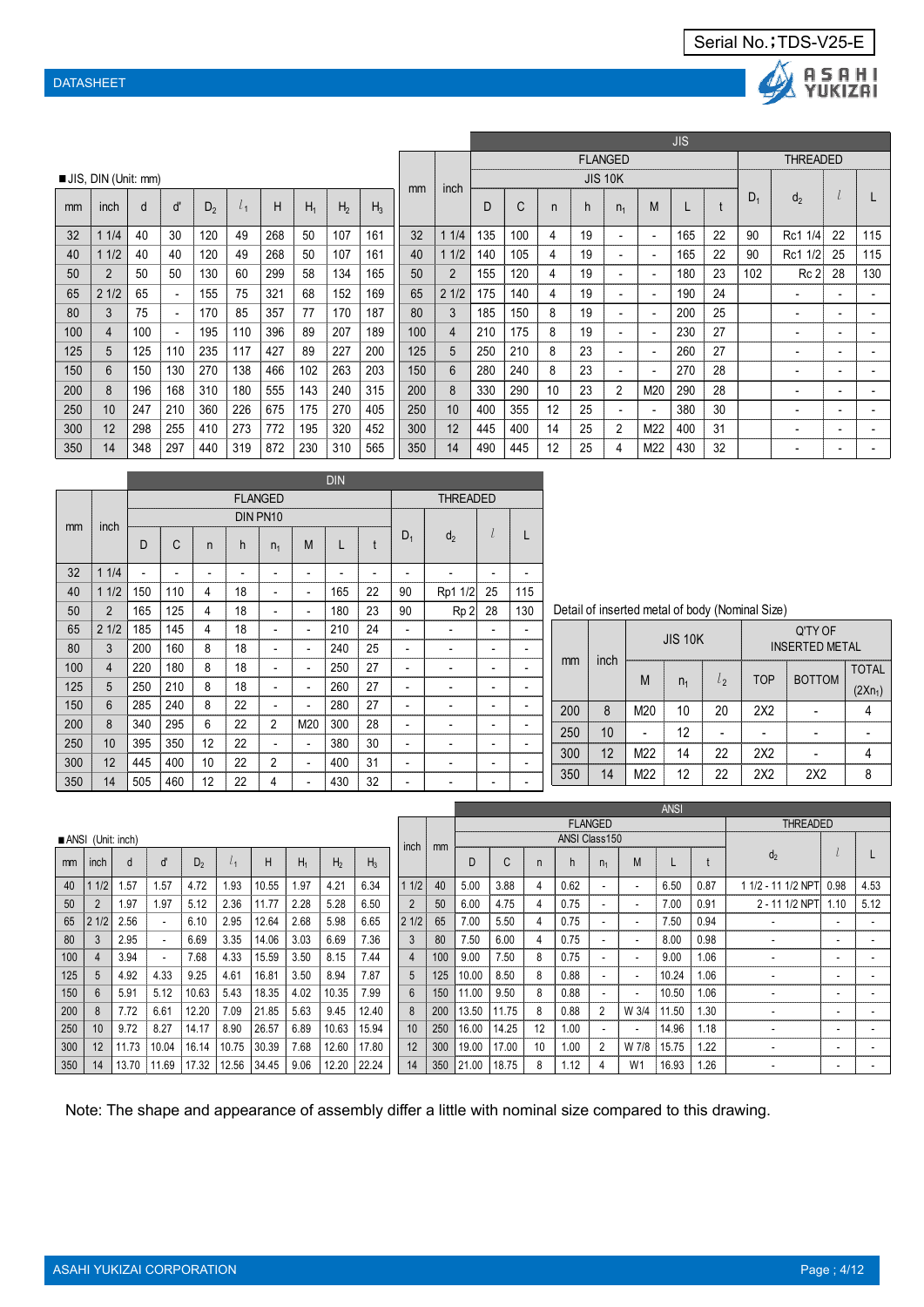

### **HANDLE TYPE**





125mm (5"), 150mm (6"))







**THREADED**





### 200mm (8") - 350mm (14")

**FLANGED** 



Detail of inserted metal of body



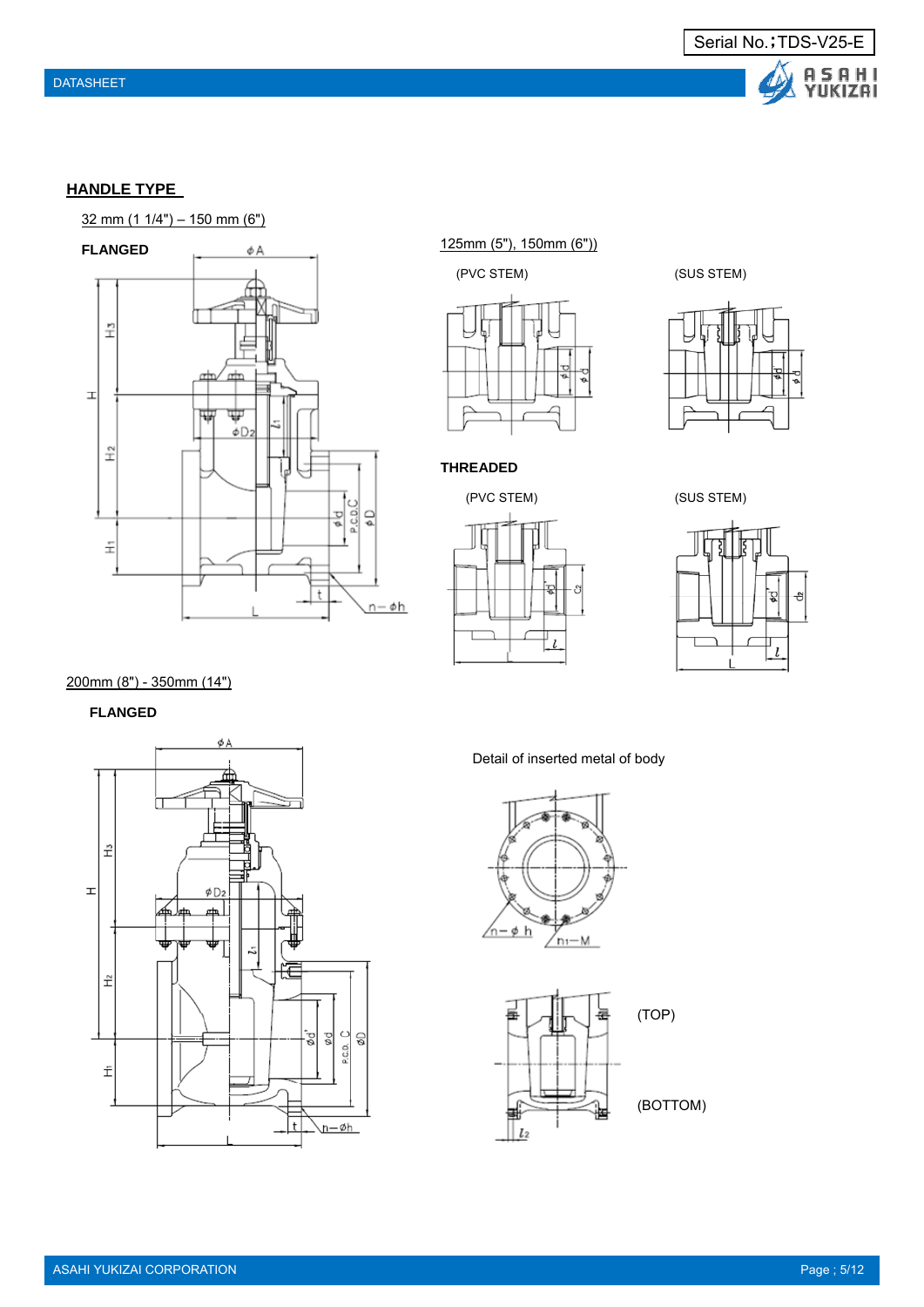



|     |                     |     |                          |     |     |     |       |                |       |              |     |      |     |     |                    |                          |     |                          |                |                 | JIS |                |                          |     |     |    |                 |                 |                          |
|-----|---------------------|-----|--------------------------|-----|-----|-----|-------|----------------|-------|--------------|-----|------|-----|-----|--------------------|--------------------------|-----|--------------------------|----------------|-----------------|-----|----------------|--------------------------|-----|-----|----|-----------------|-----------------|--------------------------|
|     |                     |     |                          |     |     |     |       |                |       |              |     |      |     |     |                    |                          |     |                          | <b>FLANGED</b> |                 |     |                |                          |     |     |    |                 | <b>THREADED</b> |                          |
|     | JIS, DIN (Unit: mm) |     |                          |     |     |     |       |                |       |              | mm  | inch |     |     | JIS <sub>5</sub> K |                          |     |                          |                |                 |     | <b>JIS 10K</b> |                          |     |     |    |                 |                 |                          |
| mm  | inch                | d   | $\mathfrak{c}$           | D,  |     | H   | $H_1$ | H <sub>2</sub> | $H_3$ | $\mathsf{A}$ |     |      |     | Ü   | n                  | h                        |     |                          |                | $\sqrt{2}$<br>Ü | n   | n              | n <sub>1</sub>           | M   |     |    | d <sub>2</sub>  |                 |                          |
| 32  | 1/4                 | 40  | 30                       | 120 | 49  | 239 | 50    | 107            | 132   | 12           | 32  | 1/4  |     |     | ۰.                 | $\overline{\phantom{a}}$ |     | ۰.                       | 135            | 100             | 4   | 19             | $\overline{\phantom{a}}$ |     | 165 | 22 | Rc1 1/4         | 22              | 115                      |
| 40  | 1/2                 | 40  | 40                       | 120 | 49  | 239 | 50    | 107            | 132   | 120          | 40  | 1/2  | 120 | 95  | 4                  | 15                       | 165 | 22                       | 140            | 105             | 4   | 19             | ۰                        |     | 165 | 22 | 1/21<br>Rc1     | 25              | 115                      |
| 50  |                     | 50  | 50                       | 130 | 60  | 270 | 58    | 134            | 136   | 130          | 50  |      | 130 | 105 |                    | 15                       | 160 | 23                       | 155            | 120             | 4   | 19             | $\overline{\phantom{a}}$ |     | 180 | 23 | Rc <sub>2</sub> | 28              | 130                      |
| 65  | 1/2                 | 65  | $\overline{\phantom{a}}$ | 155 | 75  | 302 | 68    | 152            | 150   | 155          | 65  | 21/2 | 155 | 130 |                    | 15                       | 170 | 24                       | 175            | 140             | 4   | 19             | $\overline{\phantom{a}}$ |     | 190 | 24 | ۰.              |                 |                          |
| 80  |                     | 75  |                          | 170 | 85  | 325 | 77    | 170            | 155   | 170          | 80  |      | 180 | 145 |                    | 19                       | 200 | 25                       | 185            | 150             | 8   | 19             | $\overline{\phantom{a}}$ |     | 200 | 25 | ۰.              |                 |                          |
| 100 |                     | 100 | $\overline{\phantom{a}}$ | 195 | 110 | 370 | 89    | 207            | 163   | 195          | 100 |      | 200 | 165 | 8                  | 19                       | 230 | 27                       | 210            | 175             | 8   | 19             |                          |     | 230 | 27 |                 |                 |                          |
| 125 |                     | 125 | 110                      | 235 | 117 | 407 | 89    | 227            | 180   | 235          | 125 |      | 235 | 200 | 8                  | 19                       | 260 | 27                       | 250            | 210             | 8   | 23             |                          |     | 260 | 27 |                 |                 |                          |
| 150 | 6                   | 150 | 130                      | 270 | 138 | 445 | 102   | 263            | 182   | 270          | 150 | 6    | 165 | 230 | 8                  | 19                       | 270 | 28                       | 280            | 240             | 8   | 23             | ۰                        |     | 270 | 28 |                 |                 |                          |
| 200 | -8                  | 196 | 168                      | 310 | 180 | 577 | 143   | 240            | 337   | 310          | 200 | 8    |     |     |                    | $\overline{\phantom{a}}$ |     | $\overline{\phantom{a}}$ | 330            | 290             | 10  | 23             | $\overline{2}$           | M20 | 290 | 28 |                 |                 |                          |
| 250 | 10                  | 247 | 210                      | 360 | 226 | 690 | 175   | 270            | 420   | 360          | 250 | 10   |     |     |                    |                          |     | $\overline{\phantom{a}}$ | 400            | 355             | 12  | 25             | $\overline{\phantom{a}}$ |     | 380 | 30 |                 |                 |                          |
| 300 | 12                  | 298 | 255                      | 410 | 273 | 800 | 195   | 320            | 480   | 410          | 300 | 12   |     |     | ۰.                 | $\overline{\phantom{a}}$ |     | ۰.                       | 445            | 400             | 14  | 25             | $\overline{2}$           | M22 | 400 | 31 |                 |                 |                          |
| 350 | 14                  | 348 | 297                      | 440 | 319 | 910 | 230   | 310            | 600   | 455          | 350 | 14   |     |     |                    | $\overline{\phantom{a}}$ |     | ۰.                       | 490            | 445             | 12  | 25             | 4                        | M22 | 430 | 32 |                 |                 | $\overline{\phantom{a}}$ |

|     |                |     |     |                |    |                |     | <b>DIN</b> |    |       |                 |        |     |
|-----|----------------|-----|-----|----------------|----|----------------|-----|------------|----|-------|-----------------|--------|-----|
|     |                |     |     |                |    | <b>FLANGED</b> |     |            |    |       | <b>THREADED</b> |        |     |
| mm  | inch           |     |     |                |    | DIN PN10       |     |            |    |       |                 |        |     |
|     |                | D   | C   | n              | h  | n <sub>1</sub> | M   | L          | t  | $D_1$ | d <sub>2</sub>  | $\ell$ |     |
| 32  | 11/4           | ٠   |     | ۰              | ۰  | ۰              | ٠   |            | ٠  | ۰     |                 | ۰      |     |
| 40  | 11/2           | 150 | 110 | 4              | 18 | ٠              | ٠   | 165        | 22 | 90    | Rp1 1/2         | 25     | 115 |
| 50  | $\overline{2}$ | 165 | 125 | $\overline{4}$ | 18 | ٠              | ٠   | 180        | 23 | 90    | Rp <sub>2</sub> | 28     | 130 |
| 65  | 21/2           | 185 | 145 | 4              | 18 | ۰              | ٠   | 210        | 24 | ٠     | ۰               | ۰      |     |
| 80  | 3              | 200 | 160 | 8              | 18 | ۰              | ٠   | 240        | 25 | ٠     | ۰               | ۰      |     |
| 100 | $\overline{4}$ | 220 | 180 | 8              | 18 | ٠              | ٠   | 250        | 27 | ۰     |                 | ۰      |     |
| 125 | 5              | 250 | 210 | 8              | 18 | ٠              | ٠   | 260        | 27 | ٠     | ۰               | ٠      | ۰   |
| 150 | 6              | 285 | 240 | 8              | 22 | ۰              | ٠   | 280        | 27 | ۰     |                 | ۰      |     |
| 200 | 8              | 340 | 295 | 6              | 22 | $\overline{2}$ | M20 | 300        | 28 | ٠     |                 | ۰      |     |
| 250 | 10             | 395 | 350 | 12             | 22 | ٠              | ٠   | 380        | 30 | ٠     | ۰               | ٠      | ۰   |
| 300 | 12             | 445 | 400 | 10             | 22 | $\overline{2}$ | ٠   | 400        | 31 | ٠     | ۰               | ۰      |     |
| 350 | 14             | 505 | 460 | 12             | 22 | 4              | ۰   | 430        | 32 |       |                 | ۰      |     |

Detail of inserted metal of body (Nominal Size)

|     |      |     | <b>JIS 10K</b> |         |            | Q'TY OF<br><b>INSERTED METAL</b> |                           |
|-----|------|-----|----------------|---------|------------|----------------------------------|---------------------------|
| mm  | inch | M   | n <sub>1</sub> | $l_{2}$ | <b>TOP</b> | <b>BOTTOM</b>                    | <b>TOTAL</b><br>$(2Xn_1)$ |
| 200 | 8    | M20 | 10             | 20      | 2X2        |                                  |                           |
| 250 | 10   |     | 12             |         |            |                                  |                           |
| 300 | 12   | M22 | 14             | 22      | 2X2        |                                  |                           |
| 350 | 14   | M22 | 12             | 22      | 2X2        | 2X2                              |                           |

|     |                   |       |       |                |       |       |       |                |       |       |                |     |       |       |    |                      |                          |                          | <b>ANSI</b> |      |                          |                          |      |
|-----|-------------------|-------|-------|----------------|-------|-------|-------|----------------|-------|-------|----------------|-----|-------|-------|----|----------------------|--------------------------|--------------------------|-------------|------|--------------------------|--------------------------|------|
|     |                   |       |       |                |       |       |       |                |       |       |                |     |       |       |    | <b>FLANGED</b>       |                          |                          |             |      | <b>THREADED</b>          |                          |      |
|     | ANSI (Unit: inch) |       |       |                |       |       |       |                |       |       | inch           | mm  |       |       |    | <b>ANSI Class150</b> |                          |                          |             |      |                          |                          |      |
| mm  | inch              | d     | ď     | D <sub>2</sub> |       | Н     | $H_1$ | H <sub>2</sub> | $H_3$ | A     |                |     | D     | C     | n  | h                    | n <sub>1</sub>           | M                        |             |      | $d_2$                    |                          |      |
| 40  | 1/2               | 1.57  | 1.57  | 4.72           | 1.93  | 9.41  | 1.97  | 4.21           | 5.20  | 4.72  | 11/2           | 40  | 5.00  | 3.88  | 4  | 0.62                 | $\overline{\phantom{a}}$ | $\overline{\phantom{a}}$ | 6.50        | 0.87 | 1 1/2 - 11 1/2 NPT       | 0.98                     | 4.53 |
| 50  |                   | 1.97  | 1.97  | 5.12           | 2.36  | 10.63 | 2.28  | 5.28           | 5.35  | 5.12  | $\overline{2}$ | 50  | 6.00  | 4.75  | 4  | 0.75                 |                          | $\overline{\phantom{a}}$ | 7.00        | 0.91 | 2 - 11 1/2 NPT           | 1.10                     | 5.12 |
| 65  | 21/2              | 2.56  |       | 6.10           | 2.95  | 11.89 | 2.68  | 5.98           | 5.91  | 6.10  | 21/2           | 65  | 7.00  | 5.50  | 4  | 0.75                 |                          | ٠                        | 7.50        | 0.94 |                          | $\overline{\phantom{a}}$ |      |
| 80  |                   | 2.95  |       | 6.69           | 3.35  | 12.80 | 3.03  | 6.69           | 6.10  | 6.69  | 3              | 80  | 7.50  | 6.00  | 4  | 0.75                 |                          | $\overline{\phantom{a}}$ | 8.00        | 0.98 |                          | $\overline{\phantom{a}}$ |      |
| 100 |                   | 3.94  |       | 7.68           | 4.33  | 14.57 | 3.50  | 8.15           | 6.42  | 7.68  | $\overline{4}$ | 100 | 9.00  | 7.50  | 8  | 0.75                 |                          | $\overline{\phantom{a}}$ | 9.00        | 1.06 |                          | $\overline{\phantom{a}}$ |      |
| 125 | $\mathbf{b}$      | 4.92  | 4.33  | 9.25           | 4.61  | 16.02 | 3.50  | 8.94           | 7.09  | 9.25  | 5              | 125 | 10.00 | 8.50  | 8  | 0.88                 |                          | $\overline{\phantom{a}}$ | 10.24       | 1.06 | $\overline{\phantom{a}}$ | $\overline{\phantom{a}}$ |      |
| 150 | 6                 | 5.91  | 5.12  | 10.63          | 5.43  | 17.52 | 4.02  | 10.35          | 7.17  | 10.63 | 6              | 150 | 11.00 | 9.50  | 8  | 0.88                 |                          | $\overline{\phantom{a}}$ | 10.50       | 1.06 |                          | $\overline{\phantom{a}}$ |      |
| 200 | 8                 | 7.72  | 6.61  | 12.20          | 7.09  | 22.72 | 5.63  | 9.45           | 13.27 | 12.20 | 8              | 200 | 13.50 | 11.75 | 8  | 0.88                 |                          | W 3/4                    | 11.50       | 1.30 | $\overline{\phantom{a}}$ | $\overline{\phantom{a}}$ |      |
| 250 | 10                | 9.72  | 8.27  | 14.17          | 8.90  | 27.17 | 6.89  | 10.63          | 16.54 | 14.17 | 10             | 250 | 16.00 | 14.25 | 12 | 1.00                 |                          | $\overline{\phantom{a}}$ | 14.96       | 1.18 |                          | $\overline{\phantom{a}}$ |      |
| 300 | 12                | 11.73 | 10.04 | 16.14          | 10.75 | 31.50 | 7.68  | 12.60          | 18.90 | 16.14 | 12             | 300 | 19.00 | 17.00 | 10 | 1.00                 |                          | W 7/8                    | 15.75       | 1.22 | $\overline{\phantom{a}}$ | $\overline{\phantom{a}}$ |      |
| 350 | 14                | 13.70 | 1.69  | 17.32          | 12.56 | 35.83 | 9.06  | 12.20          | 23.62 | 17.91 | 14             | 350 | 21.00 | 18.75 | 8  | 1.12                 |                          | W <sub>1</sub>           | 16.93       | 1.26 | $\overline{\phantom{a}}$ | $\overline{\phantom{a}}$ |      |

Note: The shape and appearance of assembly differ a little with nominal size compared to this drawing.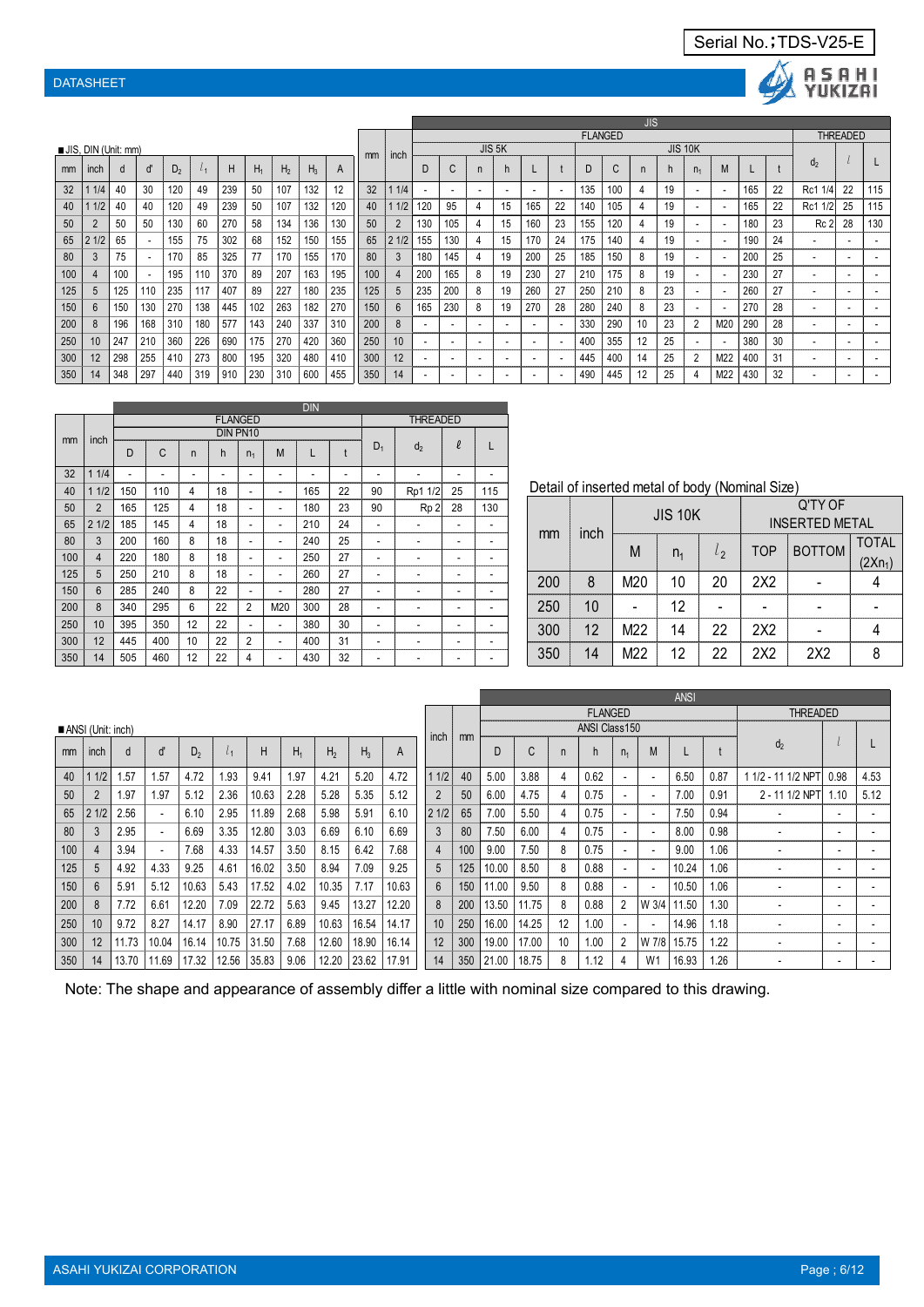

# **Parts list**

CAP TYPE















|    | PART NO./NAME     | QTY  | <b>MATERIAL</b>        |   | PART NO./NAME  | <b>QTY</b> | <b>MATERIAL</b>        |    | PART NO./NAME         | QTY | <b>MATERIAL</b>                        |
|----|-------------------|------|------------------------|---|----------------|------------|------------------------|----|-----------------------|-----|----------------------------------------|
|    | <b>BODY</b>       |      | HI-PVC                 |   | BONNET (A)     |            | <b>HI-PVC</b>          | 20 | SET SCREW (B)         |     | <b>ISTAINLESS STEEL</b>                |
| 1а | <b>INSERTED</b>   |      | <b>COPPER ALLOY</b>    |   | 5 BONNET (B)   |            | <b>IHI-PVC</b>         | 6а | <b>THRUST BEARING</b> |     | <b>HIGH CARBON</b>                     |
|    | METAL OF BODY     |      | Used for 200mm - 350mm | 6 | THRUST RING    | 1Set       | PP                     |    |                       |     | CHROMIUM BEARING                       |
|    | 1b RING           | 1Set | ICARBON STEEL          |   |                | (2)        |                        |    |                       |     | Used for 200mm - 350mm                 |
|    |                   | (2)  | CHROMZED&EPOXY COAT.   |   | 7 BOLT&NUT     | $\sim$     | <b>STAINLESS STEEL</b> |    | 10 BUSHING (A)        |     | <b>IPP</b>                             |
|    |                   |      | Used for 32mm - 50mm   |   | 8 O-RING (B)   |            | <b>IEPDM.</b> Others   | 11 | BUSHING (B)           |     | Used for 200mm - 350mm                 |
|    | 2c $GATE(A)$      |      | <b>IPP</b>             |   | $9$ O-RING (C) | 2          | <b>EPDM.</b> Others    |    | 14 O-RING (E)         |     |                                        |
| 24 | <b>INSERTED</b>   |      | IBRONZE CASTING        |   | 16 O-RING (D)  |            | <b>IEPDM.</b> Others   |    | 15 O-RING (F)         |     | EPDM, Others<br>Used for 200mm - 350mm |
|    | METAL OF GATE (A) |      |                        |   | 18 DUST SEAL   |            | <b>IEPDM</b>           |    | 85 O-RING (M)         |     |                                        |
|    | 3 STEM            |      | <b>STAINLESS STEEL</b> |   | 19 CAP (A)     |            | <b>CAST IRON</b>       | 17 | SET SCREW (A)         |     | <b>STAINLESS STEEL</b>                 |
|    |                   |      |                        |   |                |            | epoxy powder coat.     |    |                       |     | Used for 200mm - 350mm                 |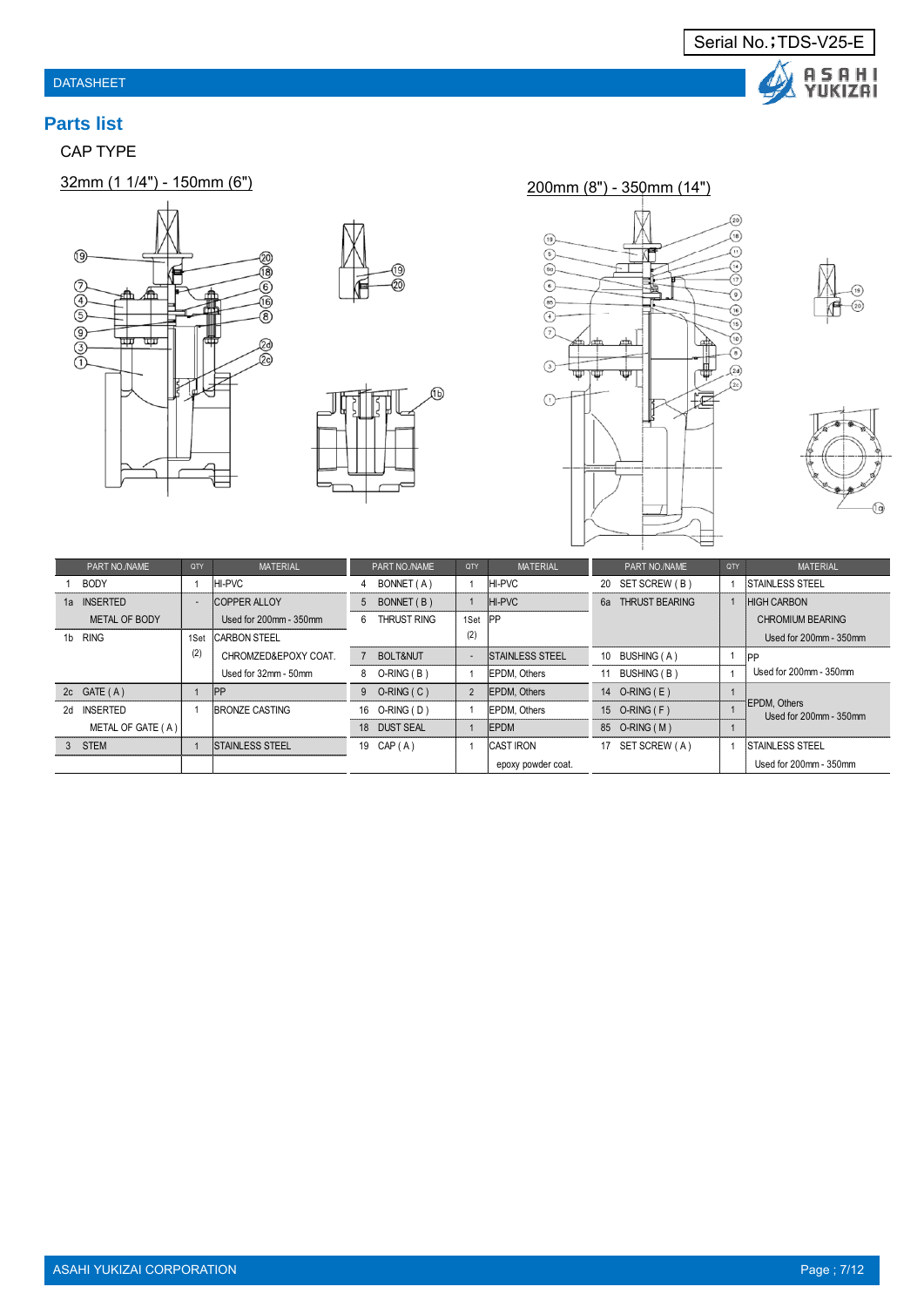#### HANDLE TYPE

32mm (1 1/4") - 150mm (6")



#### (SUS STEM)







### 32mm (1 1/4") - 150mm (6") 200mm (8") - 350mm (14")





|    | PART NO /NAME | QTY             | <b>MATERIAL</b>             | PART NO./NAME       | QTY | <b>MATERIAL</b>         | PART NO /NAME     | <b>OTY</b> | <b>MATERIAL</b>                        |
|----|---------------|-----------------|-----------------------------|---------------------|-----|-------------------------|-------------------|------------|----------------------------------------|
|    | <b>BODY</b>   |                 | <b>IHI-PVC</b>              | 8 O-RING (B)        |     | <b>IEPDM.</b> Others    | 6a THRUST BEARING |            | <b>IHIGH CARBON</b>                    |
|    | 1a INSERTED   |                 | <b>COPPER ALLOY</b>         | $9$ O-RING (C)      |     | 2 EPDM, Others          |                   | (2)        | CHROMIUM BEARING                       |
|    | METAL OF BODY |                 | Used for $200$ mm $-350$ mm | 21 PACKING          |     | <b>IEPDM</b>            |                   |            | Used for 200mm - 350mm                 |
|    | 2c $GATE(A)$  |                 | <b>IPP</b>                  | 22 HAND WHEEL       |     | <b>IPP</b>              | 10 BUSHING (A)    |            | PP                                     |
|    | 3 STEM        |                 | PVC                         | 23 INDICATING COVER |     | IPC.                    | 11 BUSHING (B)    |            | Used for $200$ mm $-350$ mm            |
|    | BONNET (A)    |                 | HI-PVC                      | 24 INDICATING RING  |     | <b>PVC</b>              | 14 O-RING (E)     |            |                                        |
|    | 5 BONNET (B)  |                 | $H-PVC$                     | 25 GUIDE PIN        |     | <b>STAINLESS STEEL</b>  | 15 O-RING (F)     |            | EPDM. Others<br>Used for 200mm - 350mm |
| 6. | THRUST RING   | 1Set <b>IPP</b> |                             | 26 GUIDE PIN HOLDER |     | <b>PVC</b>              | 16 O-RING (D)     |            |                                        |
|    |               | (2)             | Used for 32mm - 150mm       | 27 O-RING (G)       |     | <b>IEPDM</b>            | 17 SET SCREW (A)  |            | <b>ISTAINLESS STEEL</b>                |
|    | 7 BOLT&NUT    |                 | <b>STAINLESS STEEL</b>      | 28 WASHER           |     | PVC                     |                   |            | Used for 200mm - 350mm                 |
|    |               |                 |                             | 29 BOX NUT          |     | <b>ISTAINLESS STEEL</b> |                   |            |                                        |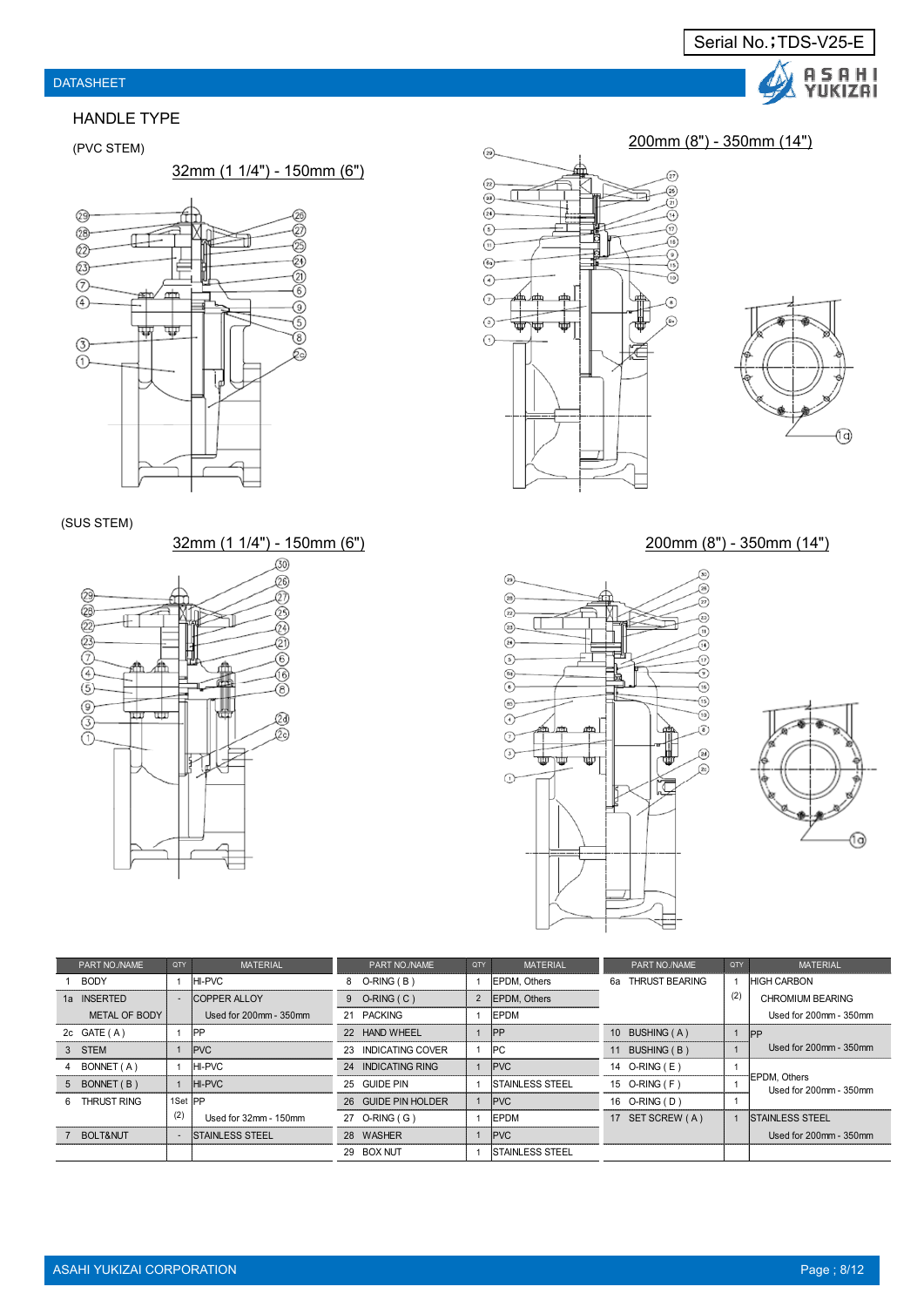# **Cv value for each opening degree**



# GATE VALVE [TYPE P]

FULL-OPEN Cv VALUE

| mm                          | 40  | 50  | 65   | 80  | 100 | 125  | 150  | 200  | 250  | 300  | 350  |
|-----------------------------|-----|-----|------|-----|-----|------|------|------|------|------|------|
| inch                        | 1/2 | ◠   | 21/2 | 3   | 4   | :C   | 6    |      | 10   | 12   | 14   |
| <b>GATE VALVE</b><br>TYPE P | 130 | 180 | 415  | 470 | 690 | 1000 | 1400 | 2900 | 3700 | 5200 | 7000 |

# **Product weight**

|     | GATE VALVE   TYPE P ] |                              | $UNIT:$ kg                           |  |  |  |  |
|-----|-----------------------|------------------------------|--------------------------------------|--|--|--|--|
| mm  |                       |                              | <b>TYPE P</b><br><b>INSIDE SCREW</b> |  |  |  |  |
|     | inch                  | <b>HANDLE</b><br><b>TYPE</b> | <b>CAP TYPE</b>                      |  |  |  |  |
| 40  | 11/2                  | 2.5                          | 3.5                                  |  |  |  |  |
| 50  | $\overline{2}$        | 3.5                          | 4.5                                  |  |  |  |  |
| 65  | 21/2                  | 5.5                          | 6.0                                  |  |  |  |  |
| 80  | 3                     | 7.0                          | 8.0                                  |  |  |  |  |
| 100 | 4                     | 8.5                          | 9.5                                  |  |  |  |  |
| 125 | 5                     | 13.5                         | 14.5                                 |  |  |  |  |
| 150 | 6                     | 19.5                         | 20.0                                 |  |  |  |  |
| 200 | 8                     | 29.5                         | 30.0                                 |  |  |  |  |
| 250 | 10                    | 42.0                         | 43.0                                 |  |  |  |  |
| 300 | 12 <sub>2</sub>       | 68.0                         | 68.5                                 |  |  |  |  |
| 350 | 14                    | 81.5                         | 82.0                                 |  |  |  |  |

# OPENING DEGREE (%)

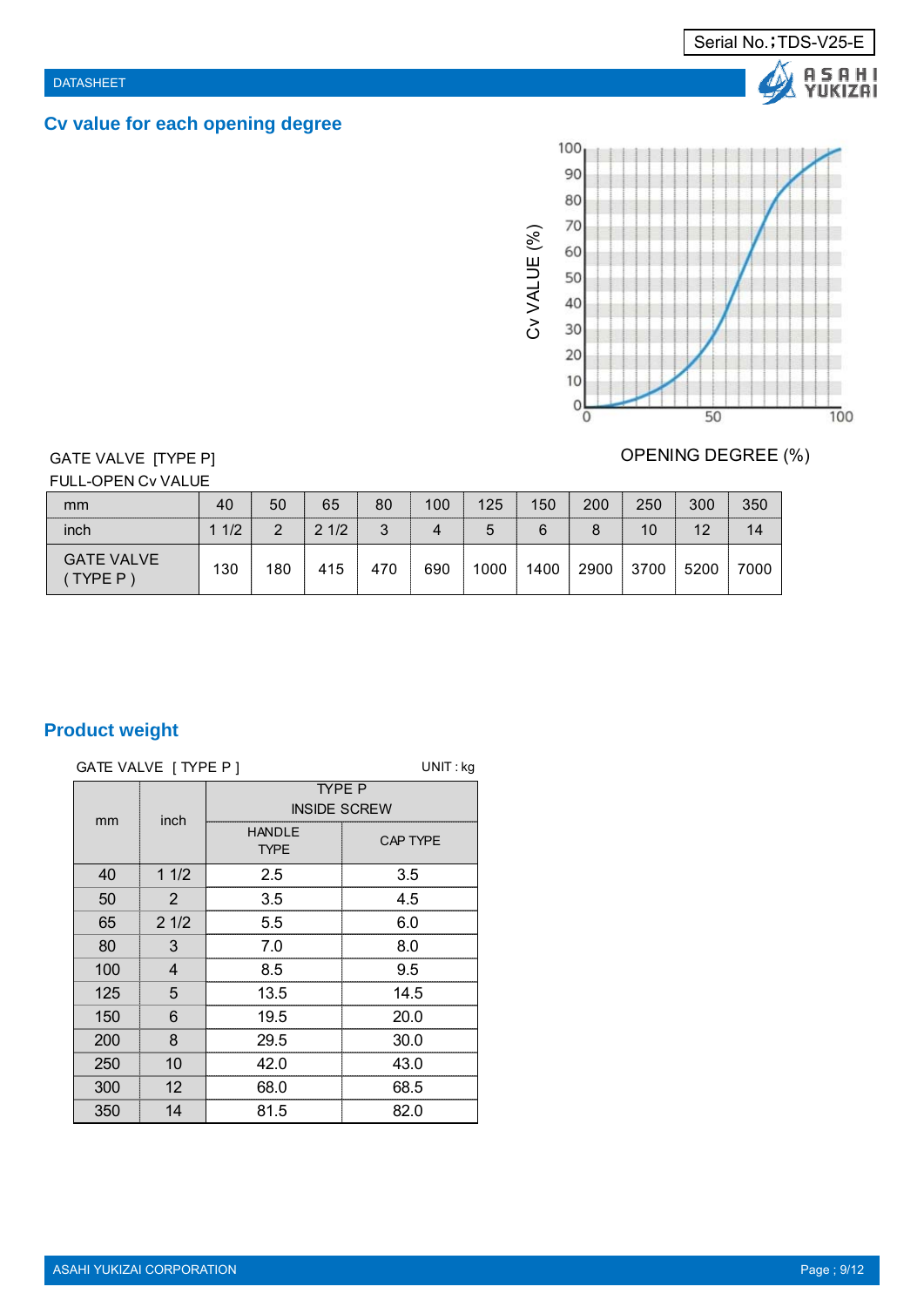# **PIPE BOLT DIMENSIONS (REFERENCE)**





Serial No.; TDS-V25-E

A S A H I<br>YUKIZAI



|                            |     |      | <b>STANDARD</b>                          |                            |     |    |                                                    |                                  |          |    |  |
|----------------------------|-----|------|------------------------------------------|----------------------------|-----|----|----------------------------------------------------|----------------------------------|----------|----|--|
|                            | mm  | inch | <b>JIS 10K STANDARD</b><br>AV TS FLANGE  |                            |     |    | JIS 10K STANDARD /<br><b>IRON FLANGE JIS B2212</b> |                                  |          |    |  |
|                            |     |      | <b>NAME</b>                              |                            |     |    |                                                    |                                  |          |    |  |
|                            |     |      | <b>BOLT</b><br><b>NUT</b><br><b>SIZE</b> | WASHE<br>R.<br><b>SIZE</b> | l   | S  | <b>BOLT</b><br><b>NUT</b><br><b>SIZE</b>           | <b>WASHE</b><br>R<br><b>SIZE</b> | $\Omega$ | S  |  |
|                            | 32  | 11/4 | M16                                      | 16                         | 70  | 38 | M16                                                | 16                               | 70       | 38 |  |
|                            | 40  | 11/2 | M16                                      | 16                         | 70  | 38 | M16                                                | 16                               | 70       | 38 |  |
|                            | 50  | 2    | M16                                      | 16                         | 75  | 38 | M16                                                | 16                               | 70       | 38 |  |
|                            | 65  | 21/2 | M16                                      | 16                         | 75  | 38 | M16                                                | 16                               | 75       | 38 |  |
|                            | 80  | 3    | M16                                      | 16                         | 80  | 38 | M16                                                | 16                               | 75       | 38 |  |
| <b>THROUGH</b>             | 100 | 4    | M16                                      | 16                         | 80  | 38 | M16                                                | 16                               | 80       | 38 |  |
| <b>BOLT</b>                | 125 | 5    | M20                                      | 20                         | 85  | 46 | M20                                                | 20                               | 85       | 46 |  |
|                            | 150 | 6    | M20                                      | 20                         | 90  | 46 | M20                                                | 20                               | 80       | 46 |  |
|                            | 200 | 8    | M20                                      | 20                         | 90  | 46 | M20                                                | 20                               | 85       | 46 |  |
|                            | 250 | 10   | M22                                      | 22                         | 100 | 50 | M22                                                | 22                               | 95       | 50 |  |
|                            | 300 | 12   | M22                                      | 22                         | 100 | 50 | M22                                                | 22                               | 100      | 50 |  |
|                            | 350 | 14   | M22                                      | 22                         | 110 | 50 | M22                                                | 22                               | 100      | 50 |  |
| <b>STUD</b><br><b>BOLT</b> | 200 | 8    | M20                                      | 20                         | 50  | 46 | M20                                                | 20                               | 50       | 46 |  |
|                            | 300 | 12   | M22                                      | 22                         | 60  | 50 | M22                                                | 22                               | 60       | 50 |  |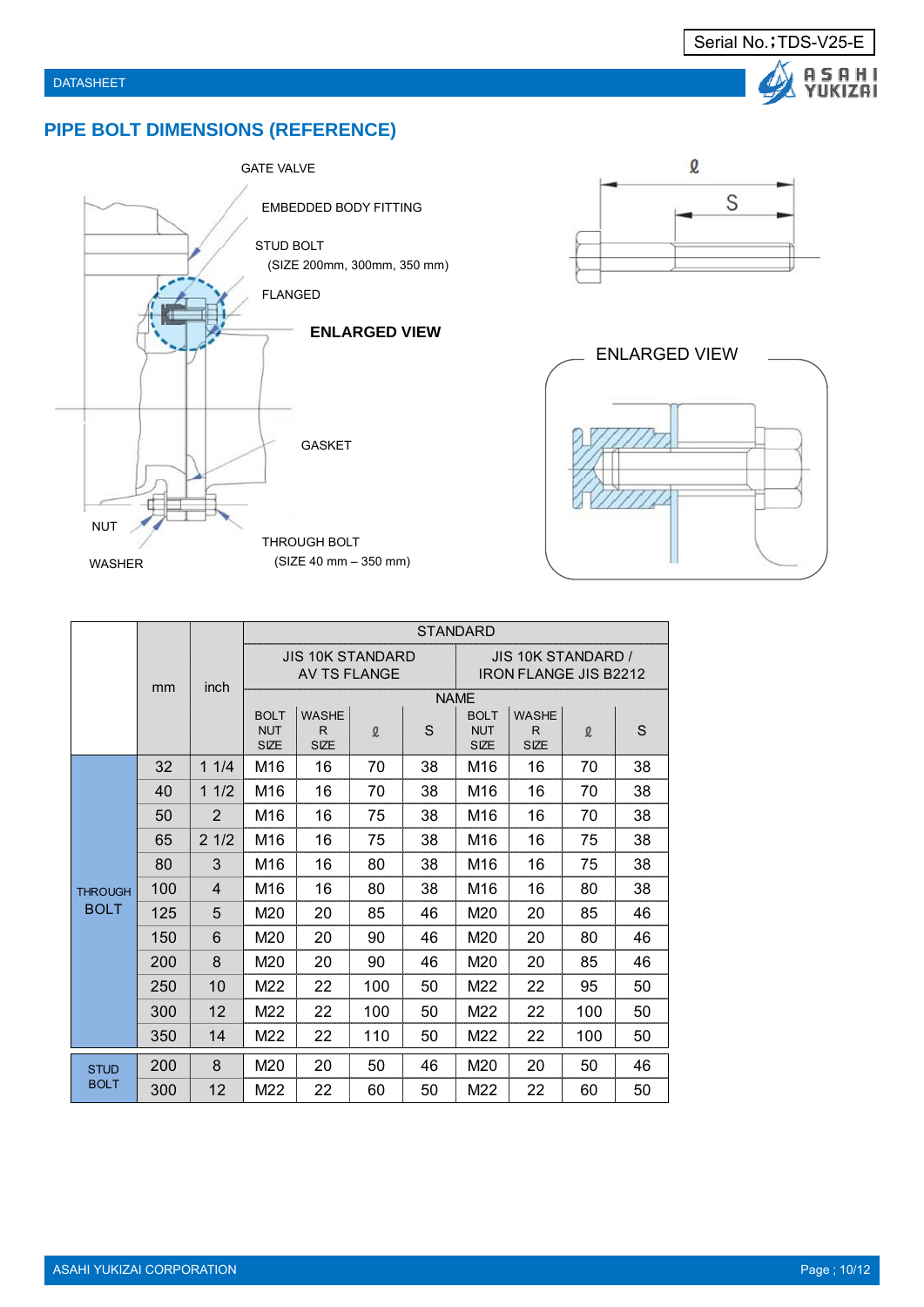# LENGTH OF T-SHAPED HANDLE OF AV GATE VALVE (CAP TYPE)

The close-off torque (torque required for complete closure) and the length of T-shaped handle handgrip are as follows:

|     |                | <b>CLOSE-OFF</b> | <b>T-SHAPED</b>      |
|-----|----------------|------------------|----------------------|
| mm  | inch           | <b>TORQUE</b>    | HANDLE <i>l</i> (mm) |
|     |                | $N \cdot m$      | [REFERENCE]          |
| 32  | 11/4           | 15               | 200                  |
| 40  | 11/2           | 15               | 200                  |
| 50  | 2              | 15               | 200                  |
| 65  | 21/2           | 23               | 200                  |
| 80  | 3              | 25               | 200                  |
| 100 | $\overline{4}$ | 30               | 200                  |
| 125 | 5              | 40               | 300                  |
| 150 | 6              | 60               | 350                  |
| 200 | 8              | 100              | 550                  |
| 250 | 10             | 110              | 550                  |
| 300 | 12             | 130              | 700                  |
| 350 | 14             | 150              | 700                  |



Note:

- 1. When turning the T-shaped handle, do not insert a pipe or similar object. Do not turn it with two people either.
- 2. When the shaft is too long, adjust the  $\ell$  dimension using the handgrip.
- 3. The length of handle handgrip,  $\ell$ , is set so that the operating force (one hand) is approximately 150N to 200N.